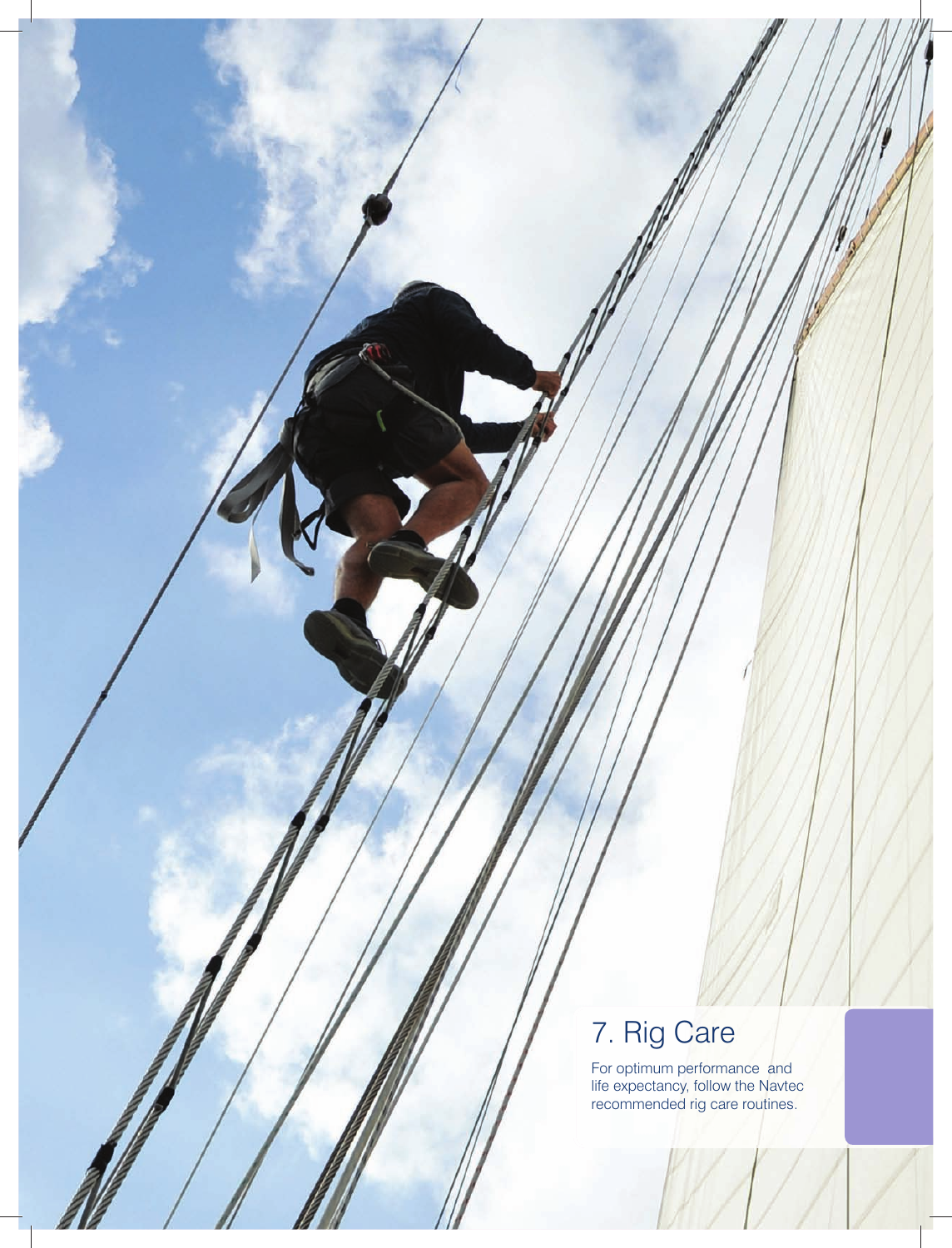# **Navtec Recommended Rig Care**

Performance, reliability, and safety depend on routine mast and rigging inspection schedules, whether you are a cruiser or an America's Cup contender. The following information and guidelines outline a recommended service schedule, are an introduction to rod, wire, and fiber rigging life expectancy, and answer some general questions regarding maintenance. **For more information, please refer to the Navtec Rigging Service Guidelines which can be downloaded from www.navtec.net.**

| CATEGORY      | <b>DISPLACEMENT CHARACTERISTICS</b> | <b>TYPICAL PURPOSE CHARACTERISTICS</b> | TYPICAL HANDLING CHARACTERISTICS      |
|---------------|-------------------------------------|----------------------------------------|---------------------------------------|
|               | Motor Sailor/Heavy Cruiser          | Ocean Going                            | Handled by Crew                       |
|               | Mid Displacement                    | Offshore                               | Handled by Crew, Owner or Shorthanded |
| Ш             | Light Displacement                  | Coastal Pleasure Cruising/Club Racing  | Handled by Crew, Owner or Shorthanded |
| $\mathsf{IV}$ | Ultra Light Displacement            | Racing                                 | Handled by Professional Crew          |

# YACHT DISPLACEMENT CLASSIFICATIONS

The marine technical monitoring group, Germanisher Lloyd, has put together the following outline chart outlining yacht classifications, with input from Navtec and other mast and rigging suppliers. These different displacement categories will tend to experience different usage, mileage and sailing conditions. Full inspection intervals will vary depending on which category your yacht falls into.

# CATEGORY I & II

Heavy displacement sailing vessels, (i.e. large cruising yachts or super yachts), have a different criteria for general rig inspections because they tend to accumulate many more miles than typical racing yachts. The same is true, but to a lesser degree, for mid displacement yachts. Also, the useful lives of heavy displacement sailing vessels tend to be much longer than the normal useful (competitive) life of racing yachts. For this reason, rigging design generally shifts toward longevity rather than ultimate performance concerns.

These concerns stem from the fact that these yachts generally do not bend their masts significantly to control sail shape. Many use simple marine eye and toggle terminations, which are heavier than typical high-performance fittings but have much better alignment capabilities under load. In these cases, bending stresses are minimal, and the controlling failure mode frequently shifts to simple tensile fatigue.

If failure occurs, tensile fatigue failures generally occur after a much larger number of loading cycles than bending fatigue failures. Large cruising yachts and super yachts frequently sail 15,000 to 30,000 miles per year and can reach large mileages quickly, leading to the possibility of tensile fatigue failure.

As a result, maintenance and inspection issues shift into a slightly different schedule and mindset as Safe Working Load (SWL) issues are not the primary concern.

# CATEGORY III & IV

Light and ultra light displacement yachts generally have different sailing characteristics (e.g. mast bend and rake), and use higher loading scenarios with smaller rod in their rig plans than heavier displacement yachts. These working issues will potentially generate higher loads on the rod and fittings than published Safe Working Load. It is not unheard of for racing yachts to operate at 40-50% of the breaking strength of the rod.

This creates a shorter working life in the rod and fittings and should reflect in the frequency and intensity of the maintenance and inspection schedule for your yacht. Frequent inspection is necessary and will guarantee that any problems are caught before they become catastrophic.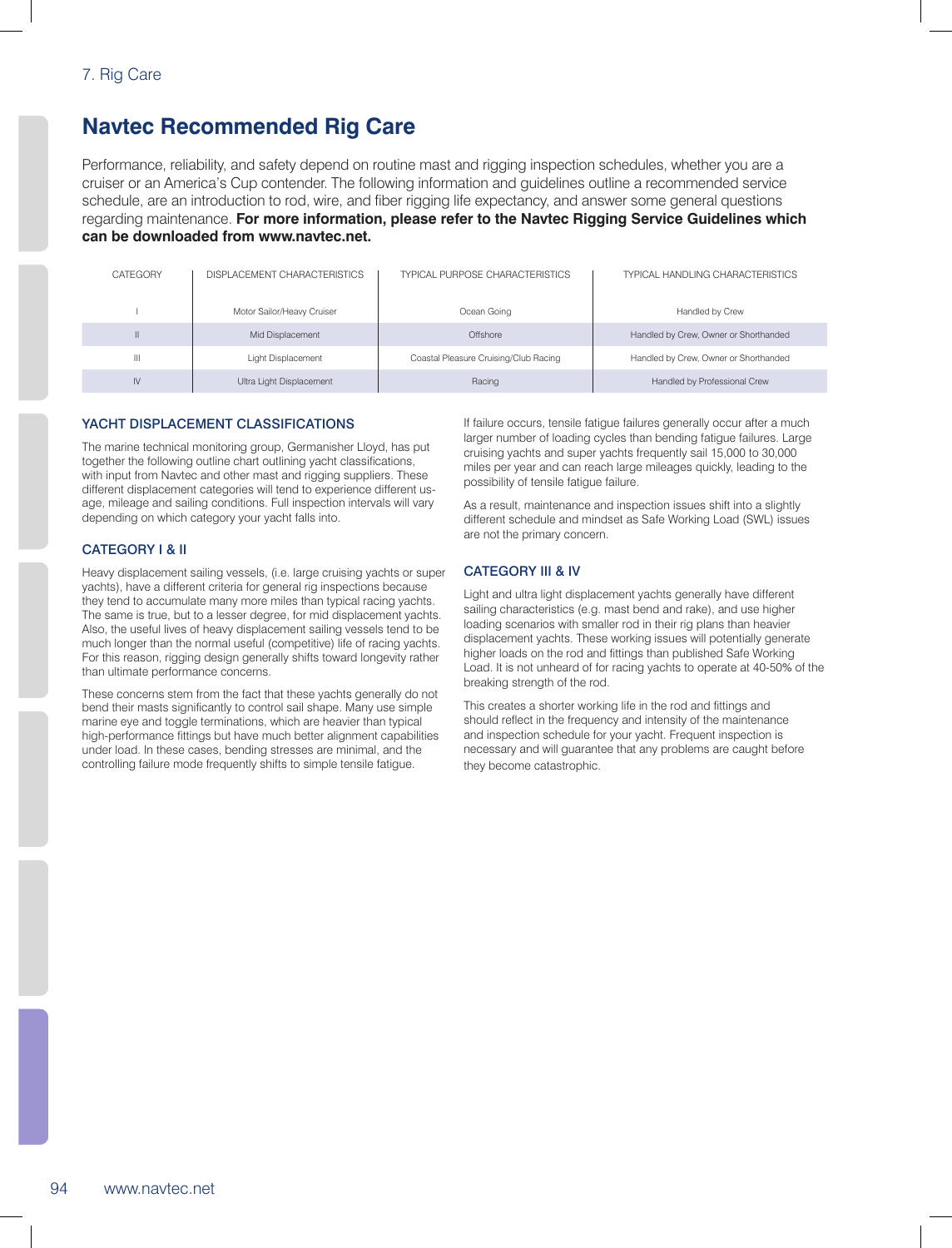

#### Mast System Inspection Categories

| <b>LEVEL A</b>                                                                                                                                               | <b>LEVEL B</b>                                                                                        | <b>LEVEL C</b>                                                                                                                                                                                                        |
|--------------------------------------------------------------------------------------------------------------------------------------------------------------|-------------------------------------------------------------------------------------------------------|-----------------------------------------------------------------------------------------------------------------------------------------------------------------------------------------------------------------------|
| Visual Inspection with Mast In                                                                                                                               | Visual Inspection with<br>Mast In - Jack Down                                                         | Full service with Mast Out                                                                                                                                                                                            |
| Comprehensive general mast system visual inspection                                                                                                          | Pre-check rig to assess service (Level A Inspection)                                                  | Pre-check rig to assess servicing schedule<br>(Level A Inspection)                                                                                                                                                    |
| Check all fittings/terminations, rod/fiber/wire, spreaders,<br>sheaves, halyards, headstay, backstay, mast base, partners,<br>haylard blacks and chainplates | Un-jack mast                                                                                          | Un-step mast                                                                                                                                                                                                          |
| Check for cracks, corrosion, pitting, rust                                                                                                                   | General visual inspection                                                                             | Complete disassembly of mast/fittings                                                                                                                                                                                 |
| Service log/update schedule for next service                                                                                                                 | Check for bends/kinks in fittings and rod                                                             | Visual Inspection. Clean/polish rod, cold heads and fittings<br>to facilitate inspection process. Visual inspection for cracks,<br>corrosion, pitting, rust, general discoloration: remember rust<br>indicates cracks |
|                                                                                                                                                              | Check/lubricate all accessible fittings                                                               | Non-Destructive Testing (NDT) of Rod. Navtec recommends:<br>Dye penetrate testing (liquid penetration testing) by<br>authorized professional. Alternative methods: x-ray,<br>ultrasound testing, eddy current testing |
|                                                                                                                                                              | Properly re-tune to align and seat all cold heads and<br>hardware, and generate proper tension/tuning | Visually inspect and Safe Working Load (SWL) pull test<br>all fiber rigging                                                                                                                                           |
|                                                                                                                                                              | Service log/update schedule for next service                                                          | Make repairs as needed: re-head rod, replace any<br>fittings or rigging screws                                                                                                                                        |
|                                                                                                                                                              |                                                                                                       | Reassemble mast system                                                                                                                                                                                                |
|                                                                                                                                                              |                                                                                                       | Update service log/update schedule for next service                                                                                                                                                                   |
|                                                                                                                                                              |                                                                                                       | Re-step/re-tune mast                                                                                                                                                                                                  |

#### RECOMMENDED MAINTENANCE INSPECTIONS

Mast system inspections should be conducted regularly and schedules should be based on the size and general classification of your yacht. Controlling variables are displacement and type of usage. Heavy displacement yachts falling into Category I & II will have different inspection criteria based on tensile fatigue issues rather than those of category III & IV, which will base inspection intervals on usage and potential Safe Working Load issues. The following inspection scenarios should be implemented based on general usage and predominant sailing conditions. At a minimum, Navtec recommends a Level A mast system inspection at least once a year, regardless of yacht classification category.

#### ROD AND WIRE RIGGING LIFE EXPECTANCY

The most prominent factors that affect the longevity of rod and wire rigging are:

1. Length of time / miles that the yacht has been in service.

The more usage the yacht gets the more frequently inspections should be done.

2. Breaking strength / load ratio.

The closer the actual loads the rigging encounters are to the rated breaking strengths, the shorter the life expectancy.

3. Predominant sailing conditions.

If the yacht is frequently sailed in heavy air conditions, the life of the rod or wire will be shorter than if the boat is sailed infrequently, or in lighter wind conditions.

4. Frequency of care and maintenance

If the rigging has been periodically checked, the end fittings rinsed with fresh water, and general care and maintenance have been employed, it will last longer.

5. Environmental conditions

Where the rigging is constantly subjected to an environment with substantial air pollution, airborne contaminants will shorten the mast system's life span. Frequent cleansing and inspection is recommended.

6. Rod passes routine inspections

If the rod passes a Level C inspection, the rod may last an additional 20,000 to 30,000 miles. Navtec recommends rod re-heading and a stringent maintenance and inspection schedule.

7. T-hooks

Due to the design, the life expectancy of the T-hook is much shorter than rod or wire rigging. They should be diligently inspected and replaced.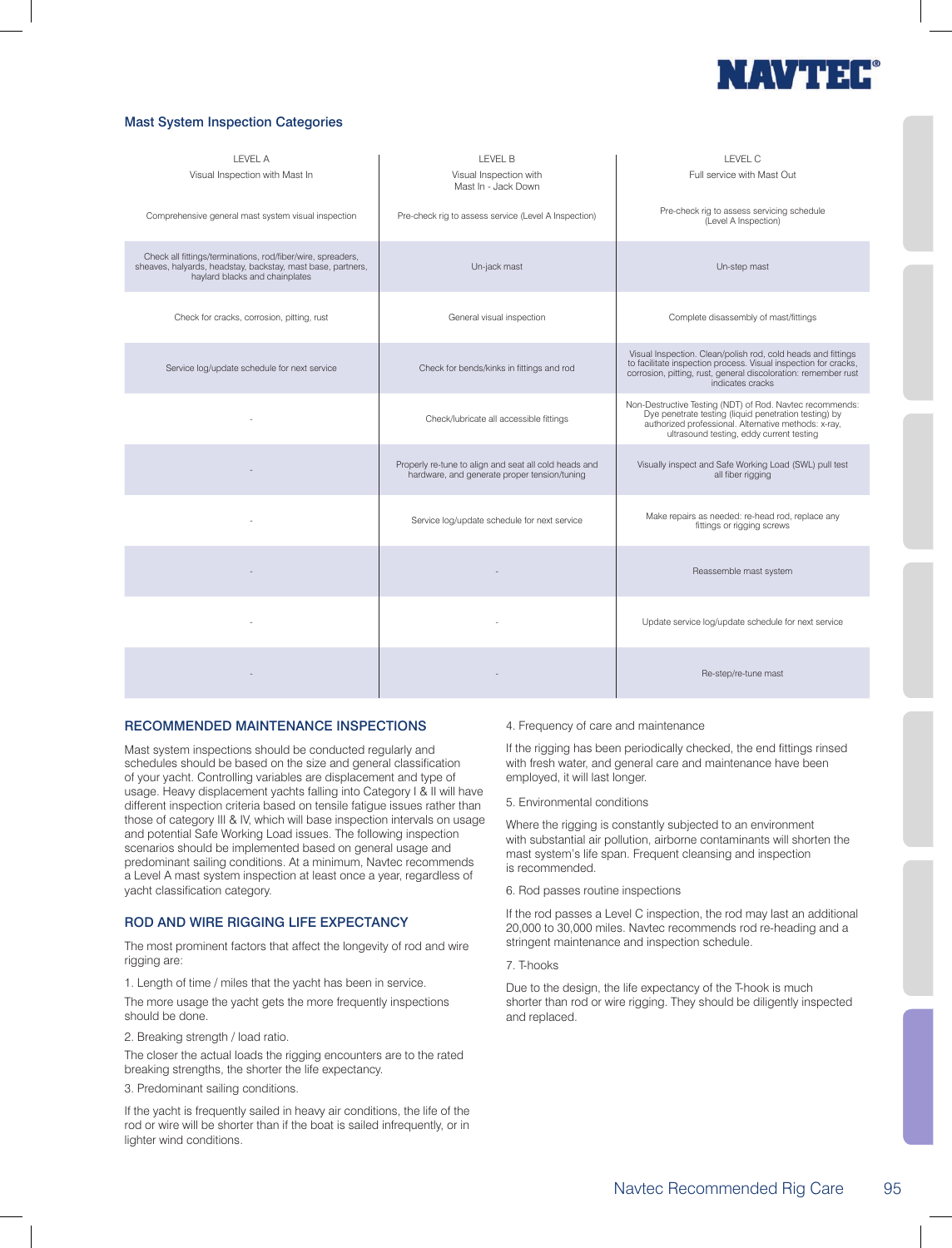# WHAT TO LOOK FOR WHEN INSPECTING ROD RIGGING:

• Cracks, particularly in a transverse orientation. Typically cracks can be found using visual inspection.

- Rust
- **Corrosion**
- **Pitting**
- Black streaks
- Visible wear

If the rod and fittings show any of these symptoms, you should consult an authorised Navtec Service Agent.

#### WHAT TO LOOK FOR WHEN INSPECTING WIRE RIGGING:

- Signs of corrosion, rust, or pitting, particularly in the lower fittings.
- Cracks or corrosion on swage fittings, particularly on the inside edge where the wire exits.
- Signs of wear and/or cracks in swageless fittings.
- Rust on the wire or 'rouging', which generally comes from the fittings and bleeds down the wire.
- Broken strands or 'meat hooks' are a sign of fatigue failure When broken strands are identified, the wire should be replaced immediately.

If the wire and fittings show any of these symptoms, you should consult an authorised Navtec Service Agent.

#### FIBER RIGGING LIFE EXPECTANCY

Due to the construction of fiber rigging, the factors that affect the longevity of the rigging differ from those that affect wire and rod rigging.

1. UV Damage

Where the fiber is exposed, it can degrade due to exposure to UV light and moisture. This may happen where the external jacket has been cut or chafed, for example, by contact with a jib sheet or a halyard. Any exposure to UV can cause property degradation, loss in strength, and potential failure of the fibers.

2. Humidity

Exposure of the core fibers to high relative humidity and elevated temperatures for a length of time can cause a loss in fiber strength.

# PBO CABLE LIFE EXPECTANCY

Where PBO cable has been used in the application for which it is intended and has been inspected regularly as recommended by Navtec, the following life expectancy can be expected:

- If the maximum working load is less than 25% of the cable's rated strength (lateral or side rigging – stretch application), Navtec recommends changing the cable following 26,000 to 30,000 miles or 3 years of use, whichever comes first.
- If the maximum working load is more than 25%, but less than 35% of the cable's rated strength (headstay or running backstay – strength application), Navtec recommends changing the cable following 17,000 to 20,000 miles or 2 years of use, whichever comes first.

#### KEVLAR CABLE LIFE EXPECTANCY

Where Kevlar cable has been used in the application for which it is intended and has been inspected regularly as recommended by Navtec, the following life expectancy can be expected:

If the maximum working load is less than 40% of the cable's rated strength, Navtec recommends changing the cable following 26,000 to 30,000 miles or 4 to 6 years of use, whichever comes first.

What to look for when inspecting fiber rigging:

- Signs of damage, abrasion points, or breaks in the external cover
- Heat shrink pulling away from end fitting or the cable. This is not unusual and will not affect the integral seal, but should be monitored.

Severe wear, bent pins, corrosion, or cracks in metal fittings attached to terminations.

- Cracking on Z-System carbon termination covers or opening at the glue seam.
- Chafe and degradation of the cover on Z-system cable midspan.
- Cracks on T-hooks.

If the fiber cable and fittings show any of these symptoms, you should consult an authorised Navtec Service Agent.

# PLEASE NOTE

It is not necessary to open biconic terminals for internal visual inspection. Doing so will break the factory-installed seal designed to protect the internal fibers.

As a state-of-the art rigging solution, routine visual inspection of the jacket and termination points should be carried out frequently. On a passage and during a regatta, this should take place daily.

#### GENERAL INFORMATION

#### Maintenance Authentication

The survey and inspection of the spar and rigging system should be carried out at regular intervals, improving the chance that any potential service issues will be caught. A Photographic Log and a Data/Service Log are an important part of this inspection.

#### Photographic Log

Building a visual library creates a point of reference from which to start inspections and plan future inspections, as well as forming a body of evidence should any questions or insurance claims arise.

#### Data/Service Log

A good data log includes part numbers, dimensions, a record of their condition, and how they are serviced. This helps in the planning of future inspections and enables shared knowledge between service technicians. The more information you have about your mast system, the better you will be able to maintain it.

#### Lubricant / Grease

Navtec recommends the use of a thin layer of lanolin-based waterproof grease on all fittings with dissimilar metals. For fittings with stainless bodies and screws, Navtec recommends a dry lubricant containing Molybdenum Disulphide. Please note that careful application is required, as the aerosol spray or liquid is black and can cause staining.

#### **Loctite**

Navtec uses Loctite Retaining Compound RC 680 (Green). Ensure surfaces are clean, free of debris/oil, and prepared with a Loctite primer before bonding. Please note that the high temperatures required for the removal of this compound render it unsuitable for use with Navtec insulators or in areas that are heat sensitive. In this application, a low temperature compound such as Loctite 242 (blue) should be used. Once the Loctite has set, test rigging fittings and set screws for locking. Please note that Loctite is not appropriate for use with fittings that may be tensioned or adjusted.

#### Rigging Tape

Navtec recommends using a non-adhesive tape in rigging applications. Navtec Rig Wrap is a white self-amalgamating tape which will leave no residue and forms better chafe protection than an electrical tape.